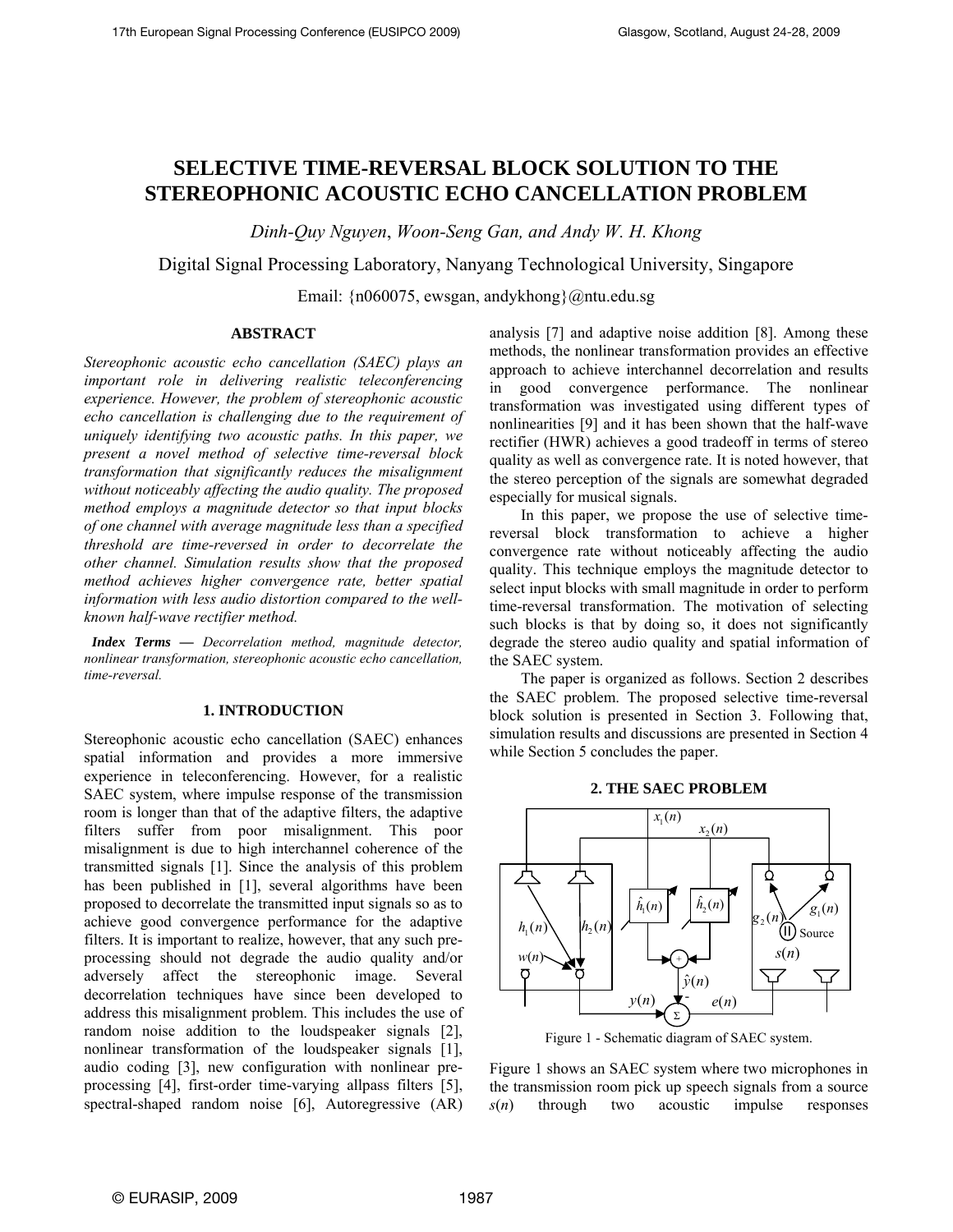$\mathbf{g}_{i,M} = \left[g_{i,0} \ g_{i,1} \dots g_{i,M-1}\right]^T$  where *i*=1,2 and *M* is defined as the length of  $g_i$ . The stereo signals  $x_i(n)$ , are transmitted to the receiving room which are in turn picked up by both microphones via another set of acoustic echo paths  $\mathbf{h}_{i,L} = \left[ h_{i,0} \ h_{i,1} \dots h_{i,L-1} \right]^T$ , where *L* is defined as the length of **h***i*. Similar to that of [1], we show the problem of SAEC for only one microphone signal.

 A pair of finite impulse response (FIR) adaptive filters  $\hat{\mathbf{h}}_{i,L}(n) = \left[\hat{h}_{i,0}(n) \hat{h}_{i,1}(n) \dots \hat{h}_{i,L-1}(n)\right]^T$  are used to identify the unknown acoustic echo paths  $h_{i,L}(n)$  in the receiving room and the output of these adaptive filters are given by

$$
\hat{y}(n) = \hat{\mathbf{h}}_1^T(n)\mathbf{x}_1(n) + \hat{\mathbf{h}}_2^T(n)\mathbf{x}_2(n) ,
$$
 (1)

where  $\mathbf{x}_{i,L}(n) = \begin{bmatrix} x_{i,0}(n), x_{i,1}(n), \dots, x_{i,L-1}(n) \end{bmatrix}^T$  is the tap-input vector of length *L.* The microphone signal in the receiving room is then given by

$$
y(n) = \mathbf{h}_1^T(n)\mathbf{x}_1(n) + \mathbf{h}_2^T(n)\mathbf{x}_2(n) + w(n),
$$
 (2)

where  $w(n)$  is defined as the background noise. Employing (1) and (2), the acoustic echo is then given by

$$
e(n) = \left[\mathbf{h}_1^T(n) - \hat{\mathbf{h}}_1^T(n)\right]\mathbf{x}_1(n) + \left[\mathbf{h}_2^T(n) - \hat{\mathbf{h}}_2^T(n)\right]\mathbf{x}_2(n) + w(n) \cdot (3)
$$

 It has been shown and described comprehensively in [1] that, for a realistic SAEC system where *L<M*, a unique solution exists. However, due to the high interchannel coherence between  $\mathbf{x}_1(n)$  and  $\mathbf{x}_2(n)$ , the convergence rate of the adaptive filters is reduced significantly. Thus, it is important to understand that in order to achieve high rate of convergence, the coherence between  $\mathbf{x}_1(n)$  and  $\mathbf{x}_2(n)$  must be reduced, besides any processing of  $\mathbf{x}_1(n)$  and  $\mathbf{x}_2(n)$  should not degrade the audio quality and/or adversely affect the stereophonic image.

## **3. THE PROPOSED SELECTIVE TIME-REVERSAL BLOCK (STRB) ALGORITHM**



Figure 2 - Schematic diagram of SAEC with STRB transformation.

Time-reversal signal processing is a technique use to reverse a given process or a signal in the time domain. It has been applied widely for sound focusing applications [10]. In this paper, we propose to apply time-reversal for the SAEC problem. The motivation behind this approach is that by time-reversing signal of only one channel, the interchannel coherence can be reduced. Due to the similarity among two channels, we can choose any channel to apply time-reversal technique. In this paper, channel 1 is chosen to perform time-reversal. However, time-reversal technique should be applied with caution since time-reversal process will distort the stereo-image and degrade the speech quality. From this view, we propose a selective time-reversal block method that only selects and time-reverses input blocks with average magnitude less than a specified threshold.

 It is also useful to note that time-reversal technique is easy and simple to implement in real-time processing. The time-reversal operation can be easily achieved using circular buffer that is commonly provided on DSP processors [11].

# **3.1 Interchannel coherence reduction through timereversal**

 Assume that the system (transmission room) is linear and time invariant; therefore, the linear relation among stereo signals in SAEC system [1] is

$$
\mathbf{x}_{1,M}^{T}(n)\mathbf{g}_{2,M}(n) = \mathbf{x}_{2,M}^{T}(n)\mathbf{g}_{1,M}(n), \qquad (4)
$$

where  $\mathbf{x}_{i,M} = [x_i(n) x_i(n-1) ... x_i(n-M+1)]^T$ ,  $i=1,2$ .

 Thus, if we apply time-reversal transformation in signal of channel 1 in SAEC system, we have:

$$
\overline{\mathbf{x}}_{1,M}^{T}(n)\mathbf{g}_{2,M}(n) = \mathbf{x}_{2,M}^{T}(n)\mathbf{g}_{1,M}(n).
$$
 (5)

where  $\overline{\mathbf{x}}_{1,M} = [x_1(n-M+1) \dots x_1(n-1) x_1(n)]^T$ .

There is a linear relation between  $\overline{\mathbf{x}}_{1,M}$  and  $\mathbf{x}_{2,M}$  in (5) if and only if:

$$
\overline{\mathbf{x}}_{1,M}(n) = \mathbf{x}_{1,M}(n) \,. \tag{6}
$$

This can happen if the signal chosen to time-reverse is symmetric in time domain. However, in practice this case never occurs because all realistic signals (speech, music or noise) are random signals. Thus, time-reversal transformation in one channel can reduce much interchannel coherence.

 Continuously, to check the interchannel coherence in SAEC system, we apply the proposed STRB method in two channels. In this example, we compute the interchannel coherence of  $\mathbf{x}_1(n)$  and  $\mathbf{x}_2(n)$  with block length  $L=512$ . We generate the impulse responses in the transmission room by using the method of images [12] with the source at {2.2, 1.5, 1.6} m while the microphones are placed at {1.5, 2.5, 1.6} m and {2.5, 2.5, 1.6} m. We can see from this example that the interchannel coherence magnitude of the proposed selective time-reversal block (STRB) algorithm is smaller than that of the original signal. More importantly, the proposed STRB method achieves smaller coherence magnitude than half-wave rectifier (HWR) method with  $\alpha$ =0.5 [1] across most frequency bins and especially for lower frequencies. The average reduction in interchannel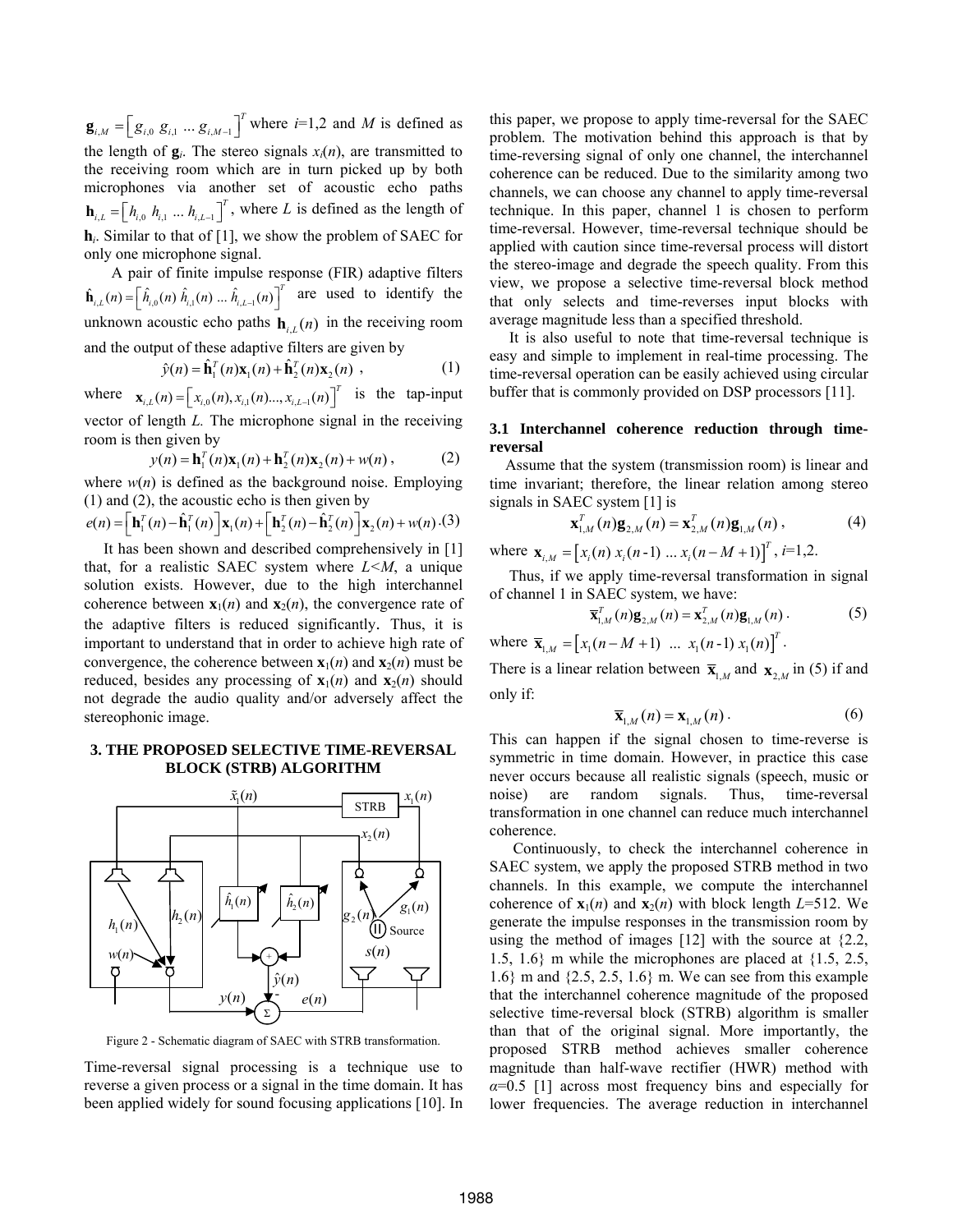coherence across all frequencies for the STRB method over the HWR method is 0.28 dB, as shown in Fig. 3.



Figure 3 - The interchannel coherence plot for (a) no decorrelation, (b) HWR transformation, and (c) STRB transformation.

## **3.2 Reducing audio distortion using magnitude threshold**

 It is expected that the proposed method of time-reversed transformation will greatly degrade the audio quality of the transmitted signals  $\mathbf{x}_1(n)$  and  $\mathbf{x}_2(n)$  if this process is applied to most input signal blocks. In order to address this problem, we propose to select and process input blocks having magnitudes less than a specified threshold *ε* for performing time-reversal. By processing such blocks with small magnitude computed using a magnitude detector; we reduce the distortion introduced by our proposed method since these blocks are relatively inaudible.



Figure 4 - Illustration of STRB-NLMS algorithm.

We first define an input block of the first channel by

$$
\mathbf{x}_{1}(m) = \left[x_{1}(mL) x_{1}(mL-1) \dots x_{1}(mL-L+1)\right]^{T}, \quad (7)
$$

where *m* is defined as the block index. The time reversed input signal of the  $m<sup>th</sup>$  block in channel 1 is then defined as

$$
\overline{\mathbf{x}}_1(m) = [x_1(mL - L + 1) \dots x_1(mL - 1) x_1(mL)]^T. \tag{8}
$$

Besides, the mean absolute magnitude of each block in channel 1 is also defined by

$$
k(m) = \frac{1}{L} \sum_{i=0}^{L-1} |x_i(mL - i)| \qquad (9)
$$

 In the second step of the STRB process, the mean absolute magnitude  $k(m)$  is then compared with a specified magnitude threshold  $\varepsilon$  to perform time-reversal given by

$$
\tilde{\mathbf{x}}_1(m) = \begin{cases} \overline{\mathbf{x}}_1(m), & \text{if } k(m) < \varepsilon \\ \mathbf{x}_1(m), & \text{if } k(m) \ge \varepsilon \end{cases} \tag{10}
$$

It is important to realize that this specified magnitude threshold serves as a tradeoff between audio quality and convergence performance (brought about by the reduction in interchannel coherence).

 A final step of the STRB algorithm is to apply a delayed version of the normalized least-mean-square (NLMS) algorithm to the stereo channels. This delay corresponds to *L* samples, as shown in Fig. 4. We introduce this delay so as to process the input signals in blocks to perform magnitude detector and time-reversal. Defining *δ* as the regularization parameter, the proposed STRB-NLMS algorithm is listed in Table I.

| TABLE I<br>STRB-NLMS ALGORITHM.                                                                                                                                       |  |  |  |  |
|-----------------------------------------------------------------------------------------------------------------------------------------------------------------------|--|--|--|--|
| $k(m) = \frac{1}{L} \sum_{i=0}^{L-1}  x_i(mL - i) $                                                                                                                   |  |  |  |  |
| $\tilde{\mathbf{x}}_1(m) = \begin{cases} \overline{\mathbf{x}}_1(m), & \text{if } k(m) < \varepsilon \\ \mathbf{x}_1(m), & \text{if } k(m) > \varepsilon \end{cases}$ |  |  |  |  |
|                                                                                                                                                                       |  |  |  |  |
| $\tilde{\mathbf{x}}(m) = \left[ \tilde{\mathbf{x}}_1^T(m) \mathbf{x}_2^T(m) \right]^T$                                                                                |  |  |  |  |
| $\hat{\mathbf{h}}(m) = \left[ \hat{\mathbf{h}}_1^T(m) \hat{\mathbf{h}}_2^T(m) \right]^T$                                                                              |  |  |  |  |
| $y(n-L) = \hat{\mathbf{h}}^{T}(n)\tilde{\mathbf{x}}(n-L)$ where $n>L$                                                                                                 |  |  |  |  |
| $e(n) = d(n-L) - v(n-L)$                                                                                                                                              |  |  |  |  |
| $\mathbf{h}(n+1) = \mathbf{h}(n) + \mu \frac{\tilde{\mathbf{x}}(n-L)e(n)}{\ \tilde{\mathbf{x}}(n-L)\ ^2 + \delta}$                                                    |  |  |  |  |

#### **4. SIMULATIONS AND DISCUSSIONS**

In this simulation, a male speech with duration of about 10 s is used to verify the effectiveness of the proposed STRB technique compared to that of the HWR method for an SAEC system. The two microphone signals in the transmission room are obtained by convolving the speech with two impulse responses each of 512 points in length while the receiving room impulse responses are also 512 points in length. All impulse responses are generated using the method of images  $[12]$  with the source at  $\{2.2, 1.5, 1.6\}$ m while the microphones are placed at {1.5, 2.5, 1.6} m and  ${2.5, 2.5, 1.6}$  m in the transmission room. A sampling frequency of 8 kHz and the two-channel NLMS algorithm with a fixed step size  $\mu=0.5$  are used throughout the simulation. The reverberation time (T60) is 0.064 s.

 The proposed STRB algorithm uses a block length of 512 samples (or 64 ms), and a magnitude threshold of *ε*=0.03. The STRB is benchmarked against the HWR with *α*=0.5 in the SAEC simulation. The performances of algorithms are evaluated by objective distortion measures and convergence rate of the normalized misalignment.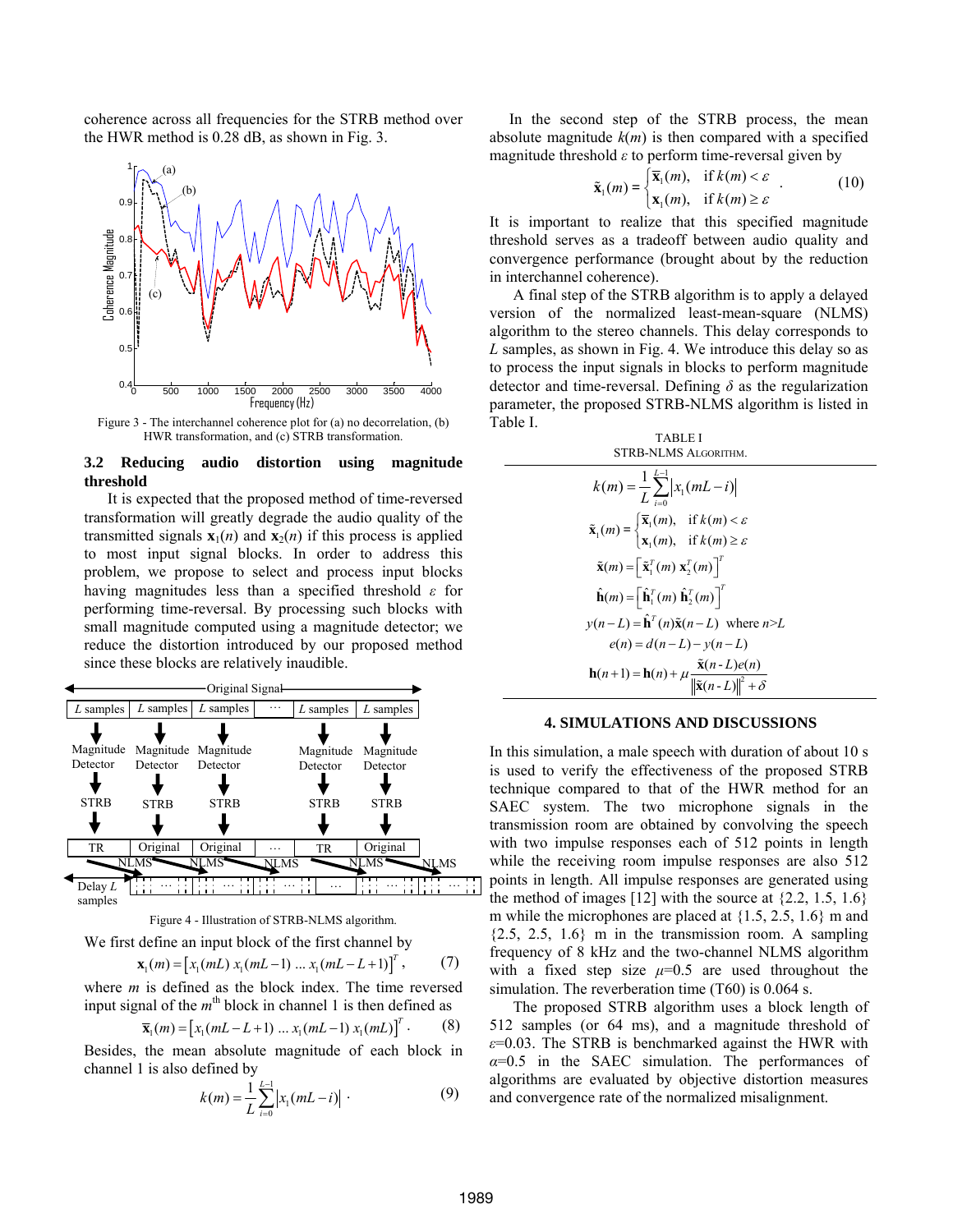



Figure 6 - Comparison of speech difference between HWR and STRB.

 We first compare the speech difference between the processed and the original speeches. For clarity of presentation, Fig. 5(a) shows a segment of the speech sequence received from the first microphone. We can see that the processed speech using our proposed STRB, shown in Fig. 5(b), is different with the original speech in only a few segments with small magnitudes indicated by the rectangular blocks. On the other hand, the HWR transformation, when applied to channel 1, adds a value proportional to the magnitude of the received signal for decorrelation. This value is controlled by the variable *α* which is normally set to  $0 \le \alpha \le 0.5$  as discussed in [1]. Figure 6(a) shows, for channel 1, the difference between the original and the HWR processed speech signal while Fig. 6(b) shows such differences for the proposed STRB processed speech signals. By comparing Fig. 6(a) and Fig. 6(b), it can be seen that the STRB processor adds less distortion to the speech signal than the HWR.

 In order to quantify the effect of the speech difference caused by the proposed STRB decorrelation technique, we define the peak signal-to-difference ratio (PSDR) as

$$
\text{PSDR} = 20 \log_{10} \left( 1/\sigma \right),\tag{11}
$$

where  $\sigma$  is a mean speech difference between the processed speech and original speech. Using the STRB method, the mean speech difference  $\sigma$  is always smaller than the chosen magnitude threshold *ε*, thus we can relate the PSDR of the STRB to the magnitude threshold as:

$$
PSDR = 20 \log_{10} (1/\sigma) \ge 20 \log_{10} (1/\varepsilon), \qquad (12)
$$

With *ε*=0.03, the minimum PSDR of the proposed STRB method is greater than 30 dB and hence it can sustain good human audio perception due to masking principles [13].

 In order to further verify that the proposed STRB method introduces less distortion compared to the HWR method, we employ the Bark Spectral Distortion (BSD) measure whereby a smaller value corresponds to a smaller distortion [14]. The BSD takes into account auditory frequency warping, critical band integration, amplitude sensitivity variations with frequency, and subjective loudness. Thus, the BSD measurement offers a more consistent assessment of the effect of incremental changes in the parameter of a speech coder than informal listening test. The mean BSD of HWR and STRB transformations are found to be 0.0355 and 0.0043 respectively using  $\alpha$ =0.5 for the HWR [1] and  $\varepsilon$ =0.03 for the STRB. Thus, the STRB method shows an improvement of 87.89% in terms of BSD over the HWR method.

#### **4.2 Convergence rate of misalignment**

 We evaluate the performance of the proposed STRB algorithm in term of normalized misalignment defined by

$$
\eta(n) = \frac{\left\|\mathbf{h} - \hat{\mathbf{h}}(n)\right\|^2}{\|\mathbf{h}\|^2}.
$$
\n(13)



Figure 7 - (a) Speech and misalignment plot for (b) no decorrelation, (c) Random noise addition (RNA) on selected blocks, (d) HWR on selected blocks, (e) HWR and (f) STRB.

 Based on the two-channel NLMS algorithm and a male speech, we compare the misalignment performances of STRB transformation with magnitude threshold of *ε*=0.03, as shown in Fig. 7(e) against that using the HWR transformation as shown in Fig. 7(d). As can be seen from this result, the proposed STRB-NLMS algorithm can achieve about 4.2 dB misalignment reduction during initial convergence compared with the HWR method [1].

 We also compare the performance of the proposed STRB algorithm with one that employs the HWR transformation on selected input blocks. In both algorithms, we selected magnitudes with  $\varepsilon$ =0.03 as the threshold. Normalized misalignment performance for this case of HWR algorithm is plotted as shown in Fig. 7(d). As seen in Fig. 7, the STRB method achieves 7.7 dB improvement in